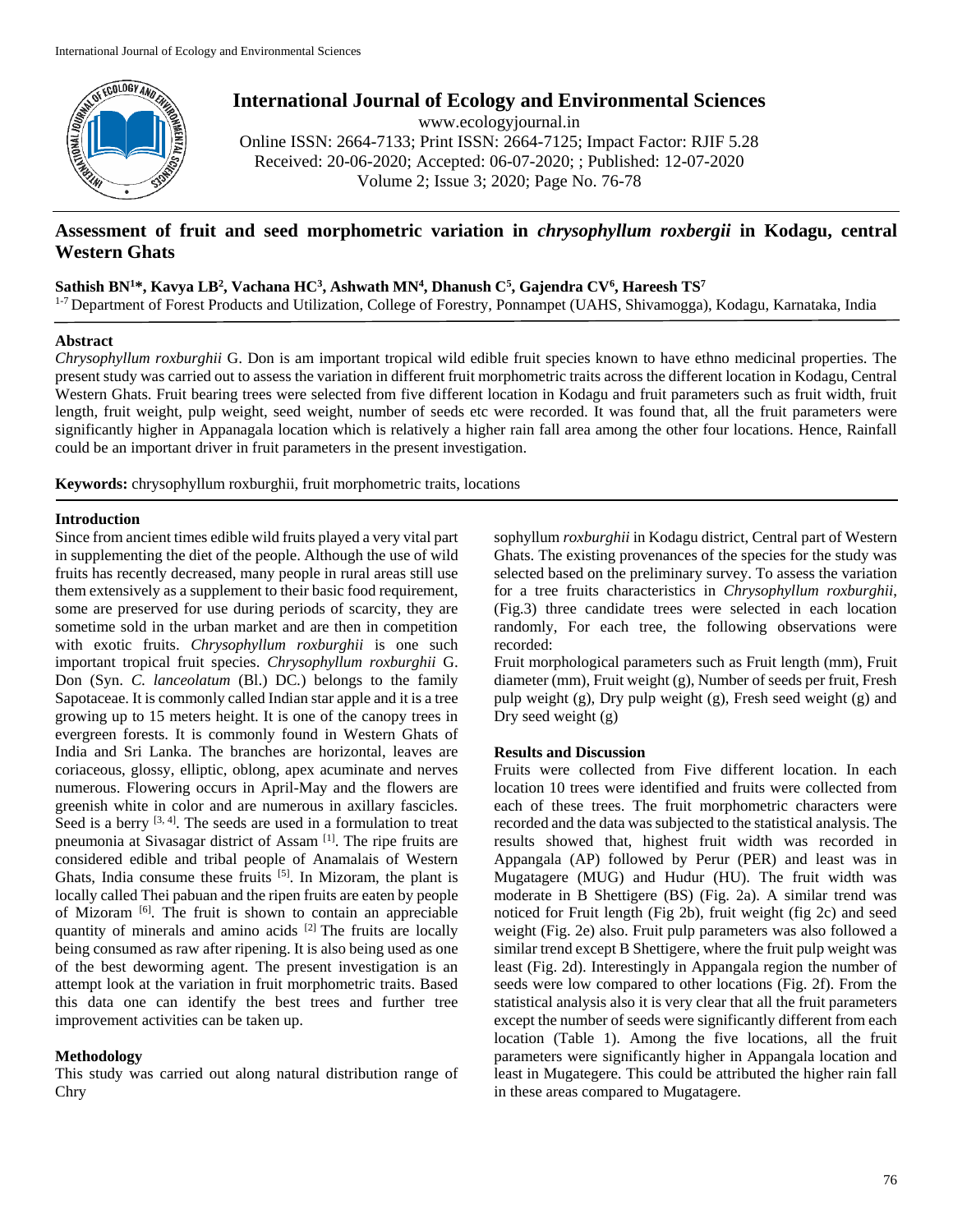## **Tables and Figures**



**Fig 1:** Measurement of fruit morphometric parameters



**Fig 2:** Variation in different fruit parameters across the different locations *viz*., Fruit width (a), Fruit length (b), Fruit weight (c), Fruit pulp weight (d), Seed weight (e) and No. seeds per fruit (f)